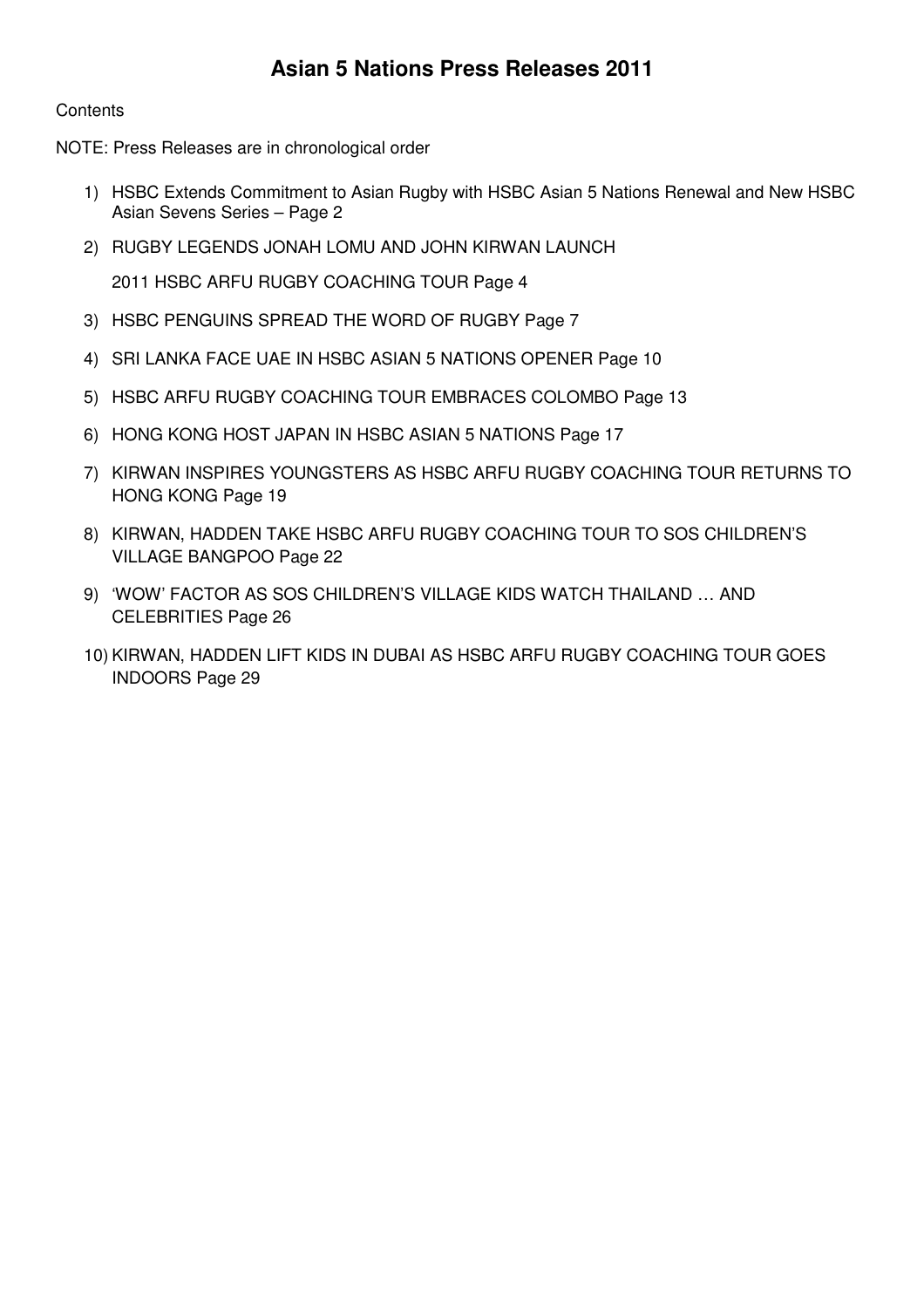#### **HSBC Extends Commitment to Asian Rugby with HSBC Asian 5 Nations Renewal and New HSBC Asian Sevens Series**

HSBC and Asian Rugby Football Union (ARFU) today announced the continuation of their partnership in support of the HSBC Asian 5 Nations (HSBC A5N), Asia's premier fifteen aside rugby competition. HSBC and ARFU also today announced the inception of a new rugby property, the HSBC Asian Sevens Series. Both sponsorships will run for the next three years from 2011 – 2013.

Speaking on today's double announcement, Mark McCombe, CEO of HSBC Hong Kong said, "Today is another important day for HSBC as we cement our commitment to developing rugby in Asia through both the HSBC Asian 5 Nations and the HSBC Asian Sevens Series. The HSBC Asian 5 Nations has grown massively since its inception and is increasing in popularity around the region. By investing in the new HSBC Asian Sevens Series, in addition to the HSBC Sevens World Series, we aim to encourage more people to become involved with rugby union through the shortened form of the game in the build up to the 2016 Olympic Games."

Alongside the HSBC A5N, the HSBC Asian Sevens will extend ARFU's international rugby footprint from April through November each season. The 2011 HSBC A5N Top 5 will again be held on consecutive weekends from 23 April to 21 May. Although identified by the elite Top 5 competition, HSBC A5N offers international competition or development support for all eligible ARFU unions. Outside of the Top 5, the tournament features five divisions, (up from four in 2010), offering test match rugby for 25 ARFU teams this season.

The HSBC Asian Sevens Series consists of four events in 2011, with two ranking events, the Shanghai and Borneo Sevens, staged in September 2011. Two other events will be held in Thailand and India next year. The ARFU international window for sevens competition runs from September through November. The rankings will be used to determine eligible spots for invitations to HSBC Sevens World Series tournaments including the Hong Kong Sevens, as well as potentially serving as qualifiers for multi-sport competitions such as the Asian and Olympic Games.

One constant for the coming years will be the commitment by both HSBC and ARFU to introducing rugby to new audiences through a Coaching Tour. This concept, first launched last year in conjunction with the HSBC Penguins International Coaching Academy, offered youth rugby clinics for over 3,000 youth across 10 countries in 2010. HSBC and ARFU are committed to growing this programme in the year ahead.

Giles Morgan, Group Head of Sponsorship for HSBC Holdings, explained the reason the bank continues to invest in rugby. "Quite simply, rugby union works for HSBC in terms of enabling HSBC to communicate directly with so many target customers in key regions around the world. Rugby union shares many of the same values as HSBC as the world's local bank – bringing together people from different cultures and communities with a shared passion, and it has proved to be a successful fit for our business.

"At the heart of every HSBC sponsorship is a commitment to the local community and the HSBC Asian 5 Nations in particular has a major community programme integrated with the sponsorship. To ensure a legacy, as well as coaching children, adults involved in this year's coaching tour will be trained to IRB Level One enabling them to continue teaching youngsters to play the game in future years. It is the biggest investment in the growth of the sport of its kind in Asia."

## **HSBC and Rugby**

HSBC is a long-term investor in rugby in Asia and around the world. As well as being the title sponsor of the Sevens World Series, Asian 5 Nations and new Asian Sevens Series, the bank is the Principal Partner of the British and Irish Lions, who will play for the first time in Hong Kong in 2013 en route to Australia. HSBC is also the title sponsor of the Waratahs Super 15 team, the Penguin International Coaching Academy and the Cobra 10s tournament in Malaysia.

## **Asian Rugby Football Union (ARFU)**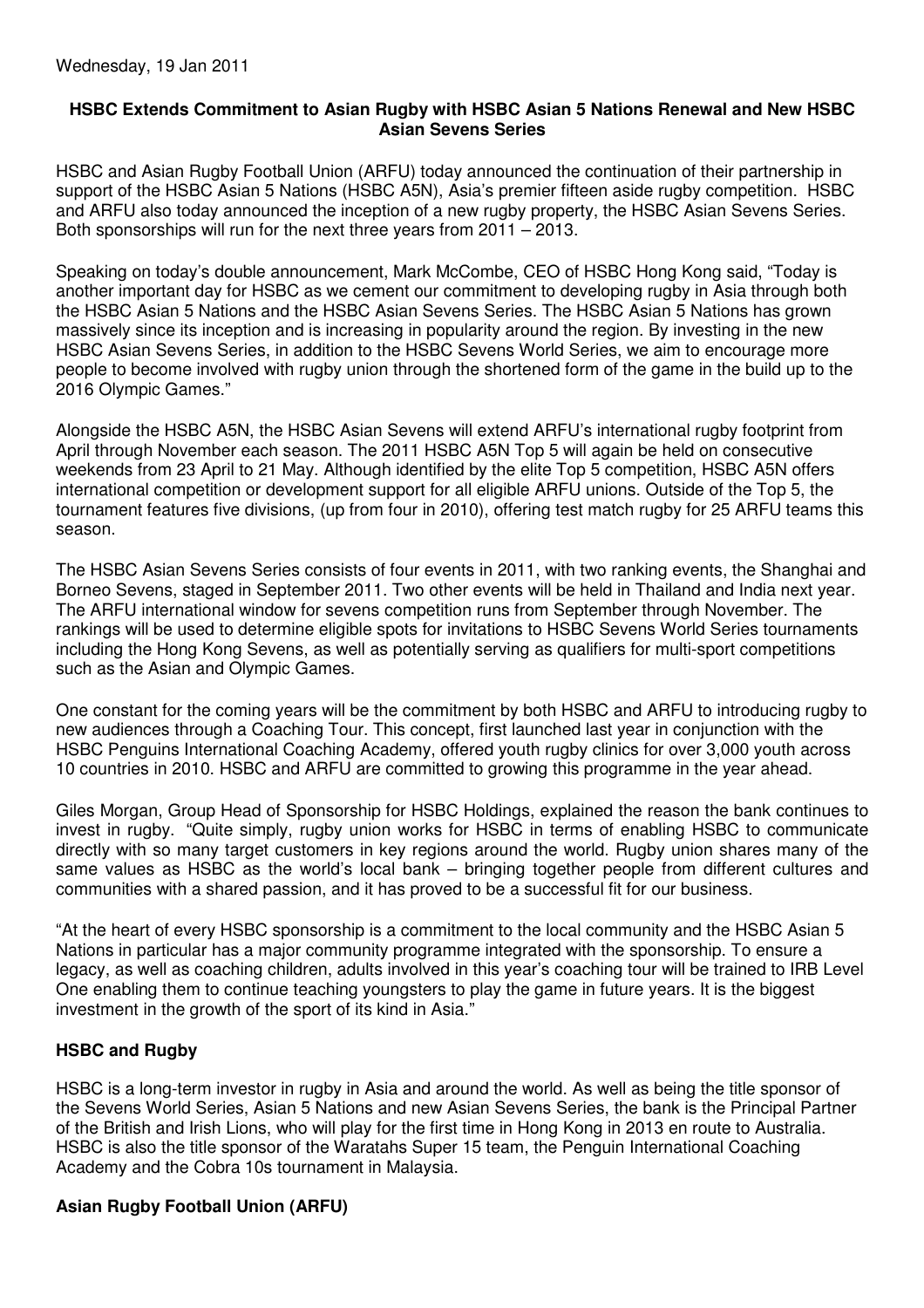AFRU was founded in 1968 and today has member unions ranging from Kazakhstan in the north to Indonesia in the south and Lebanon in the west to Guam in the east. ARFU is the sanctioning body for the HSBC Asian Five Nations, which every four years acts as the qualifying event for the Rugby World Cup, and the Asian Sevens Series, which will be held for the first time in 2011.

## **HK Society for the Protection of Children**

Founded in 1926, the Hong Kong Society for the Protection of Children (HKSPC) is a Hong Kong-based charity with 27 centres across Hong Kong Island, Kowloon and the New Territories. HKSPC cares for children from newborn to 16-year-olds providing a stimulating environment in which to educate them and nurture their growth and development.

## **HSBC ARFU Coaching Tour**

HSBC and ARFU are once again running a multi-country grassroots coaching tour that runs parallel to the HSBC Asian 5 Nations and also alongside the HSBC Asian Sevens Series later this year. Led by Japan coach John Kirwan, former Scotland coach Frank Hadden and the HSBC Penguin International Coaching Academy, the programme will involve thousands of children, many of whom will be taught rugby for the first time. The programme will also leave a legacy through the donation of rugby kit and equipment to youngsters across Asia, as well as a Coach Education programme which ensures rugby can continue to be taught in coming years.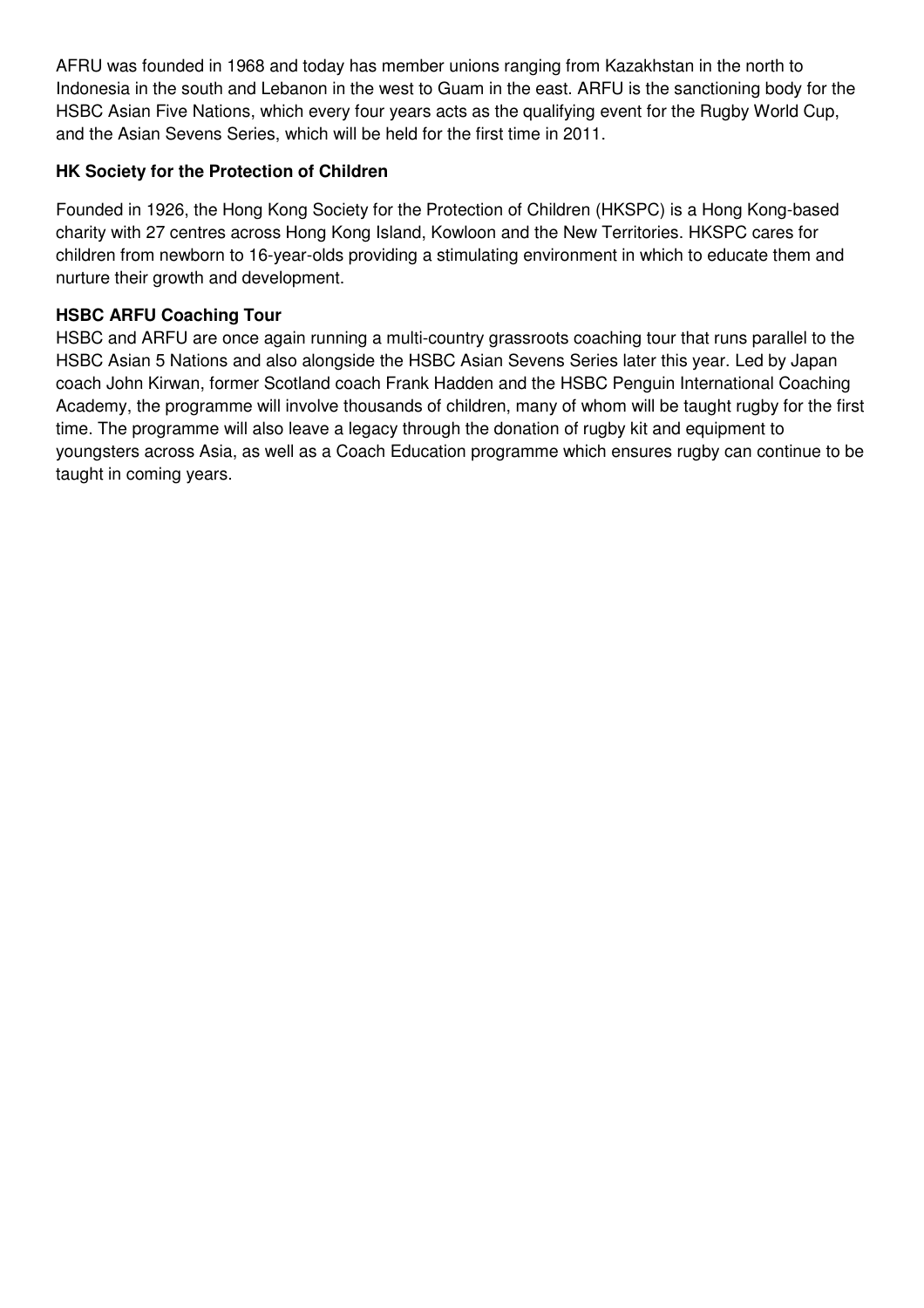

23 March 2011

#### **RUGBY LEGENDS JONAH LOMU AND JOHN KIRWAN LAUNCH**

#### **2011 HSBC ARFU RUGBY COACHING TOUR**

New Zealand rugby legends Jonah Lomu and John Kirwan were the star attractions as this year's 15-stop HSBC ARFU (Asian Rugby Football Union) Rugby Coaching Tour launched in Hong Kong on Wednesday, 23 March 2011.

The Coaching Tour will engage thousands of children in Asia and introduce them to rugby, while HSBC will provide coach education, kit and equipment to ensure a sustainable legacy is left within each community.

From April to June, the Coaching Tour will visit many of the host venues for this year's HSBC Asian 5 Nations tournament, including Top Five competitors Sri Lanka, Kazakhstan, Hong Kong, UAE and Japan, as well as Korea and Thailand, which will host Divisions I and II respectively. The tour is set to visit Macau in June.

Following activities over the summer, clinics will then be held in host nations on the new HSBC Asian Sevens Series starting with China and Malaysia in September, then Thailand in October and India in November.

Peter Wong, Chief Executive of HSBC Asia-Pacific, said: "The Coaching Tour will sit hand in hand with our title sponsorship of the HSBC Asian 5 Nations - Asia's leading international rugby tournament - and the newly formed HSBC Asian Sevens Series. We have a longstanding commitment to working with ARFU to help grow the sport in the region and this is a clear illustration of that commitment."

Lomu and Kirwan headed a coaching clinic for youngsters from the Hong Kong Society for the Protection of Children (HKSPC) and the Qingdao Sharks Rugby Football Club from China.

Lomu was a popular figure upon his return to the SAR, where the giant winger burst onto the international stage in the 1994 Hong Kong Sevens before establishing himself as rugby's biggest superstar with 37 tries in 63 tests, including 15 in two Rugby World Cups, a record that still stands today.

"It has been an amazing day and very rewarding. The HSBC ARFU Rugby Coaching Tour is a great initiative and I'm honoured to be part of this year's launch," said 35-year-old Lomu, HSBC's special guest for the day.

"Rugby is a fantastic way of introducing many important values and life skills such as team work, healthy living and communication, so it is a really positive thing that kids have embraced rugby so quickly."

Kirwan, an HSBC Rugby Ambassador, will take an active role in this year's HSBC ARFU Rugby Coaching Tour alongside former Scotland coach Frank Hadden. Kirwan will also be bidding to lead Japan to a fourth successive HSBC Asian 5 Nations title, a campaign that starts with an away match against Hong Kong next month.

"In initiating this year's coaching tour, HSBC and ARFU are taking another important stride in growing the game throughout the region. As a coach and as an ambassador for HSBC and for the game, I am passionate about the development of rugby at all levels. This coaching tour, which starts at the grassroots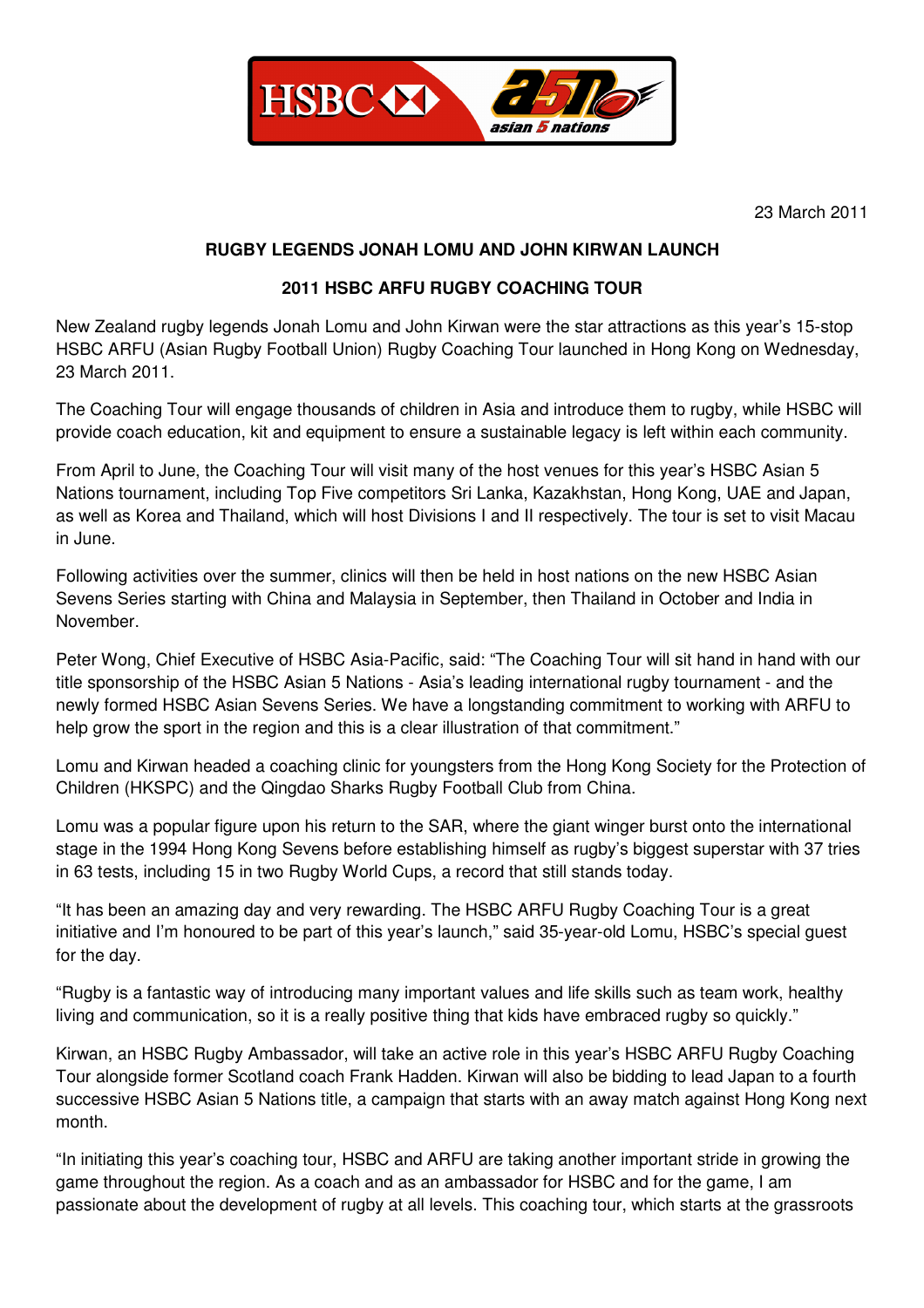of the game and will also involve working with some of the divisional Asian 5 Nations teams as we move throughout the region, is a fantastic example of this in action and I'm delighted to be involved," Kirwan said.

"As well as developing existing young rugby players across the continent, the tour will focus on introducing rugby to children who may otherwise not have seen or played the game. Taking the sport to brand new audiences and enabling and inspiring more children to play the game will be a huge marker of success for me," added the former winger, who scored 35 tries in 63 tests for New Zealand.

"ARFU is delighted to again partner with HSBC in support of the development of Rugby at the grassroots level in Asia," said Trevor Gregory, Vice President of ARFU. "Events like today's coaching clinic and the ongoing HSBC ARFU Rugby Coaching Tour around the HSBC Asian 5 Nations and HSBC Asian Sevens Series will go a long way towards introducing new players to the game in the coming years."

Mark McCombe, CEO of HSBC Hong Kong, said: "Through this coaching tour, HSBC is dedicated to creating a rugby legacy in Hong Kong and throughout Asia. It is fantastic that two international rugby legends were able to help us launch the initiative today in Hong Kong and help inspire what we hope will be the next generation of HSBC Asian 5 Nations and HSBC Asian Sevens Series players."

HSBC has a historical relationship with HKSPC through ARFU and the HSBC Asian 5 Nations. In 2011, the relationship is being broadened to include a summer of rugby clinics provided by HSBC staff volunteers who will be trained as rugby coaches by the HSBC Penguins Coaching Academy.

Shinko Wong, Social Worker of HKSPC, said: "The children had a fantastic time. Jonah Lomu, John Kirwan and the HSBC Penguins gave them a great introduction to the game today and we're looking forward to continuing this momentum throughout the programme of summer clinics."

Children from the HKSPC will be given the opportunity to attend Hong Kong-based Asian 5 Nations fixtures and be involved in clinics and as mascots on matchdays. This matchday activity will be extended to all of the children involved in the programme within each country visited.

## **HSBC ARFU Coaching Tour 2011**

| March 23                                          | Hong Kong               |  |
|---------------------------------------------------|-------------------------|--|
| April 21 & 23                                     | Colombo, Sri Lanka      |  |
|                                                   |                         |  |
| April 21                                          | Almaty, Kazakhstan      |  |
| April 28                                          | Hong Kong               |  |
| May 5                                             | Bangkok, Thailand       |  |
| May 12 & 13                                       | Dubai, UAE              |  |
| May 19                                            | Hong Kong               |  |
| May 19 & 21                                       | Tokyo, Japan            |  |
| May 30                                            | Incheon/Seoul, Korea    |  |
| Exact dates to be confirmed:                      |                         |  |
| June                                              | Macau                   |  |
| July                                              | Hong Kong               |  |
| September                                         | Shanghai, China         |  |
| September                                         | Kota Kinabalu, Malaysia |  |
| October                                           | Pattaya, Thailand       |  |
| November                                          | Goa, India              |  |
| For further details, visit: www.asian5nations.com |                         |  |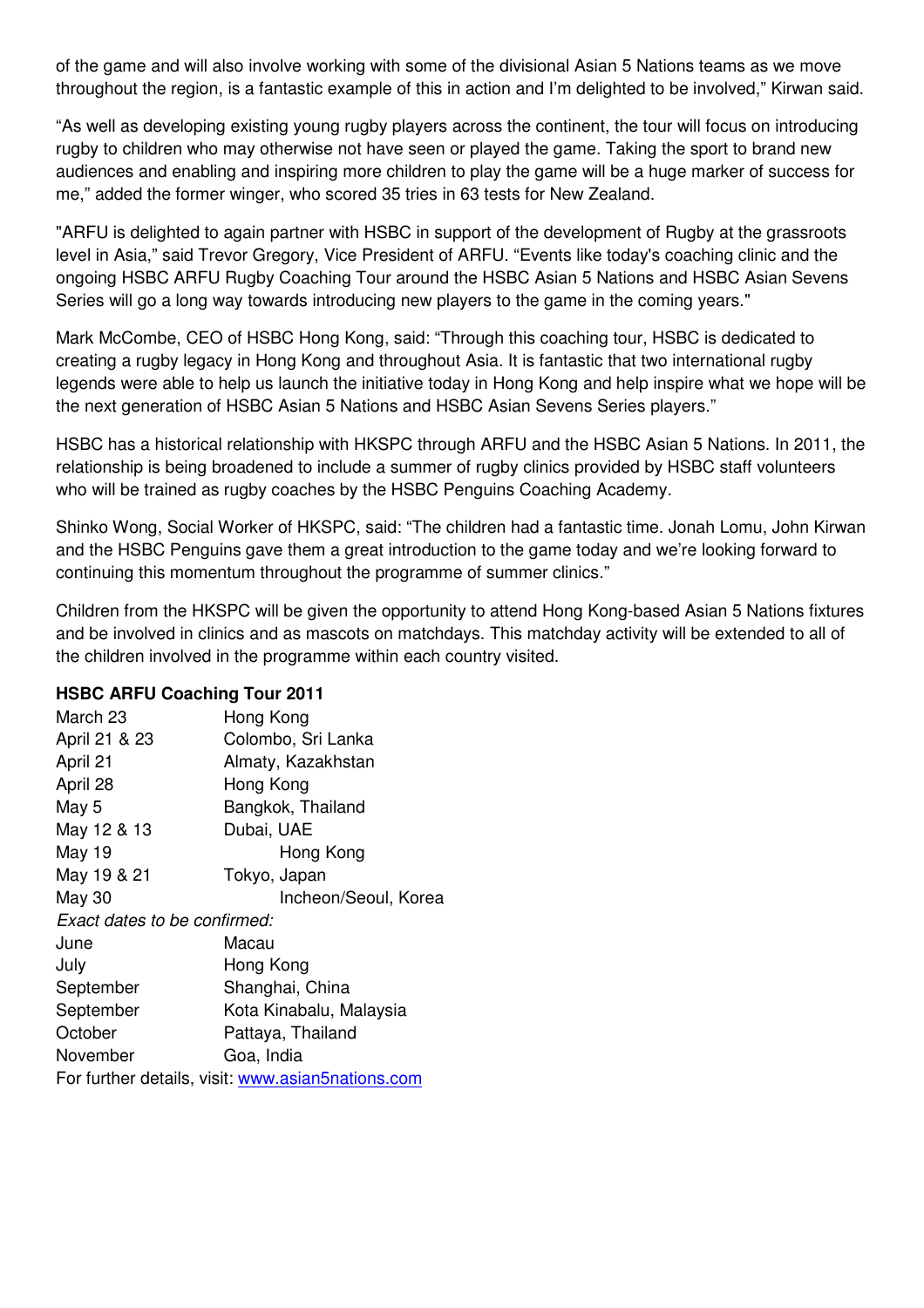

25 March 2011

## **HSBC PENGUINS SPREAD THE WORD OF RUGBY**

Dean Herewini's role as a coach with the HSBC Penguin International Coaching Academy has led the former Hong Kong national team prop to run clinics in Hong Kong this week with the likes of All Blacks legends Jonah Lomu and John Kirwan and former England captain Lawrence Dallaglio.

However, as excited as he gets to rub shoulders with legends of the game, the current Malaysia coach – who will also play a big role in this year's HSBC ARFU Rugby Coaching Tour – saves most of his enthusiasm for his students.

Since last Sunday, Herewini and the HSBC Penguins have completed a whirlwind tour of clinics for groups from Rwanda, South Africa, New Zealand, China and Hong Kong, with venues ranging from Sandy Bay and Sai Kung to Happy Valley and Hong Kong Football Club.

"It's a big week of classes here, most of which are conducted by the academy coaches, but we get the players and sometimes the ex-international players involved for the bigger sessions," says Herewini, a selfdescribed 'rugby nomad' whose 15-year stint in Asia has seen him play for Hong Kong and also work in Indonesia and Malaysia, where he's in his third year as national 15-a-side coach.

"Our players will come to play in the Hong Kong Tens and watch the Sevens, but when they leave, they often say their best memory is 'I coached 120 kids' or 'I coached 60 kids', all of diverse ages and abilities. To watch a kid running and chasing a ball is almost more exciting than watching a tournament," adds the New Zealander, who helped Malaysia win promotion to Division I of the HSBC Asian 5 Nations in 2009.

This year, the HSBC Penguins contingent who travelled to Hong Kong numbered about 90, including a first team – under the guidance of former Scotland coach Frank Hadden – who reached the semi-finals of the GFI Hong Kong Tens and a more social King Penguins selection who competed in the Kowloon RugbyFest.

However, for Herewini, coaching comes first and he has played an active role since meeting Craig Brown, the club's current Chief Executive, soon after the Penguin academy was formalised following an investment by HSBC in 2004. The academy's first official outing was in Hong Kong that same year when coaching sessions catered for elite Chinese players aged 17 to 23, Hong Kong University students and a 'coach the coaches' session.

"The Penguins travel to various places around the world – from Mexico to Kuala Lumpur, you name it – but mainly to places that need more development," Herewini says.

"One of my nomadic reasons for coming to Asia was to play a bit of rugby in Hong Kong and head back to New Zealand, but instead I found great opportunities for me in terms of rugby development. It's a big thing in Asia but there's still a long way to go and I stayed because there's so much opportunity.

"I'm a volunteer, but I would do it day in, day out, just to watch the kids coming through, especially the local kids, because that's where you future is. It's just a passion we all have.

"We're often coaching kids from the age of six through to university students. That sums up the philosophy of what we're trying to do – we're basically trying to spread the gospel of rugby around the region."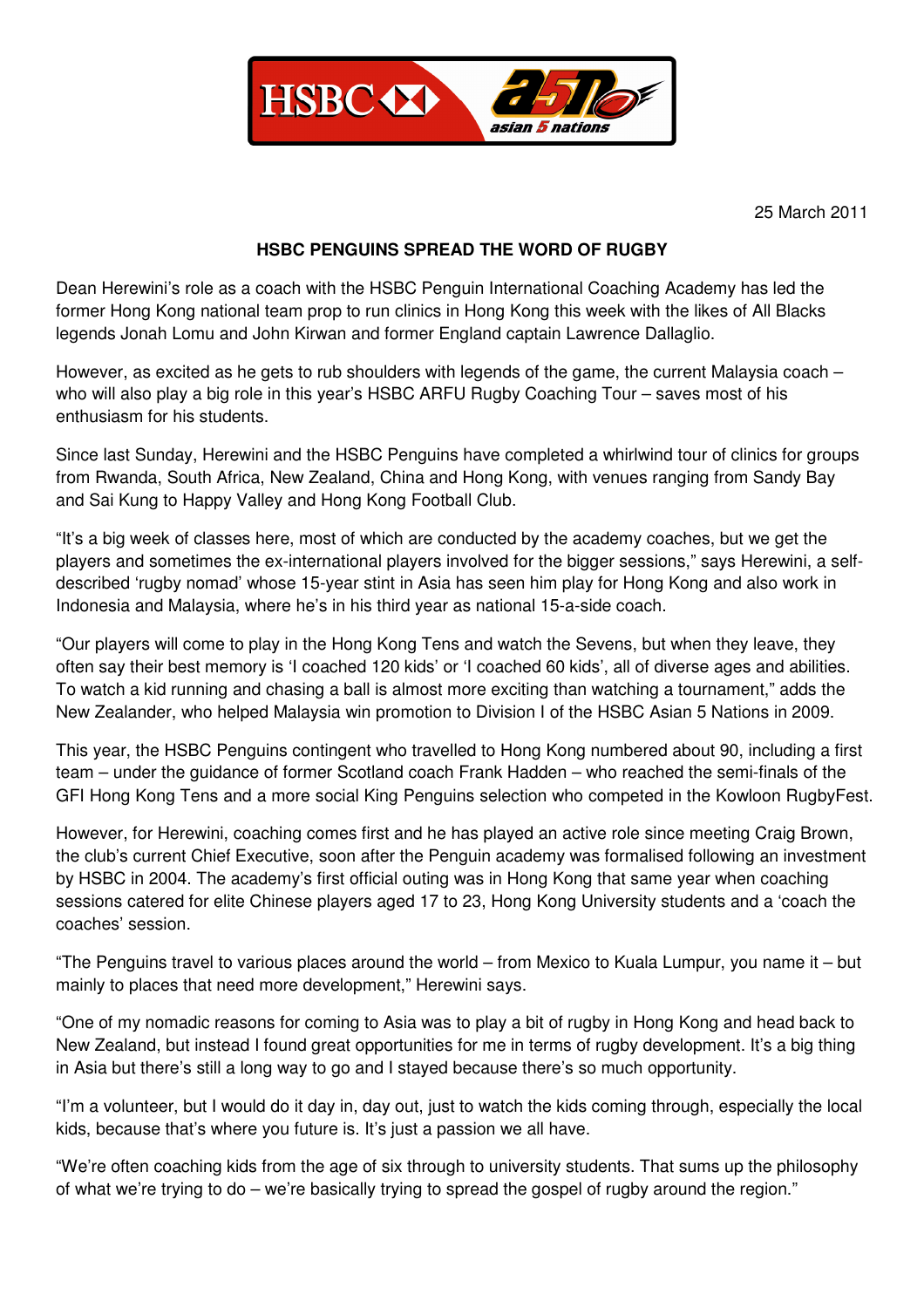Herewini believes the HSBC Penguins – a club founded in 1959 – may be unique in the world of rugby, both in terms of its breadth of countries toured and also in the professionalism and depth of its coaching academy.

"Many touring teams who travel to tournaments are also organising coaching clinics off the back of their appearances, which I think is wonderful," he says.

"From an HSBC Penguins perspective, we have a curriculum, where we'll go and run courses under guidelines set by the IRB and the Scottish and English Rugby Unions. We'll send coaches to these countries – like Rwanda, Malaysia – as an ongoing process. I haven't heard of any other club outside of HSBC Penguins doing such things, but that's probably why it has such a fantastic name."

Herewini helped Lomu and Kirwan, an HSBC ambassador, launch this year's HSBC ARFU Rugby Coaching Tour on Wednesday and the HSBC Penguins – alongside the likes of Kirwan and Hadden – will next stage coaching clinics in Sri Lanka and Kazakhstan before both teams play their opening Top Five matches on April 23.

The tour will then visit Top Five competitors Hong Kong, UAE and Japan, as well as Korea and Thailand, which will host Divisions I and II respectively. Following activities in Macau and Hong Kong over the summer, clinics will be held in host nations on the new HSBC Asian Sevens Series starting with China and Malaysia in September, then Thailand in October and India in November.

"With HSBC's sponsorship, the coaching tour can bring in great coaches like Frank Hadden who did it last year and spent a lot of time on the road with the HSBC Asian 5 Nations. For me to be involved in clinics with Frank, it's a wonderful thing and it allows me to learn and then teach my academy guys within the Penguins," Herewini says.

"Being involved with John Kirwan is just phenomenal. You saw what he could do as a player in the Rugby World Cup in 1987 and you've seen what he did as coach with Italy and what he's doing with Japan. People will thrive to go to a John Kirwan coaching clinic. It's great to have these guys on board."

For further details, visit: www.asian5nations.com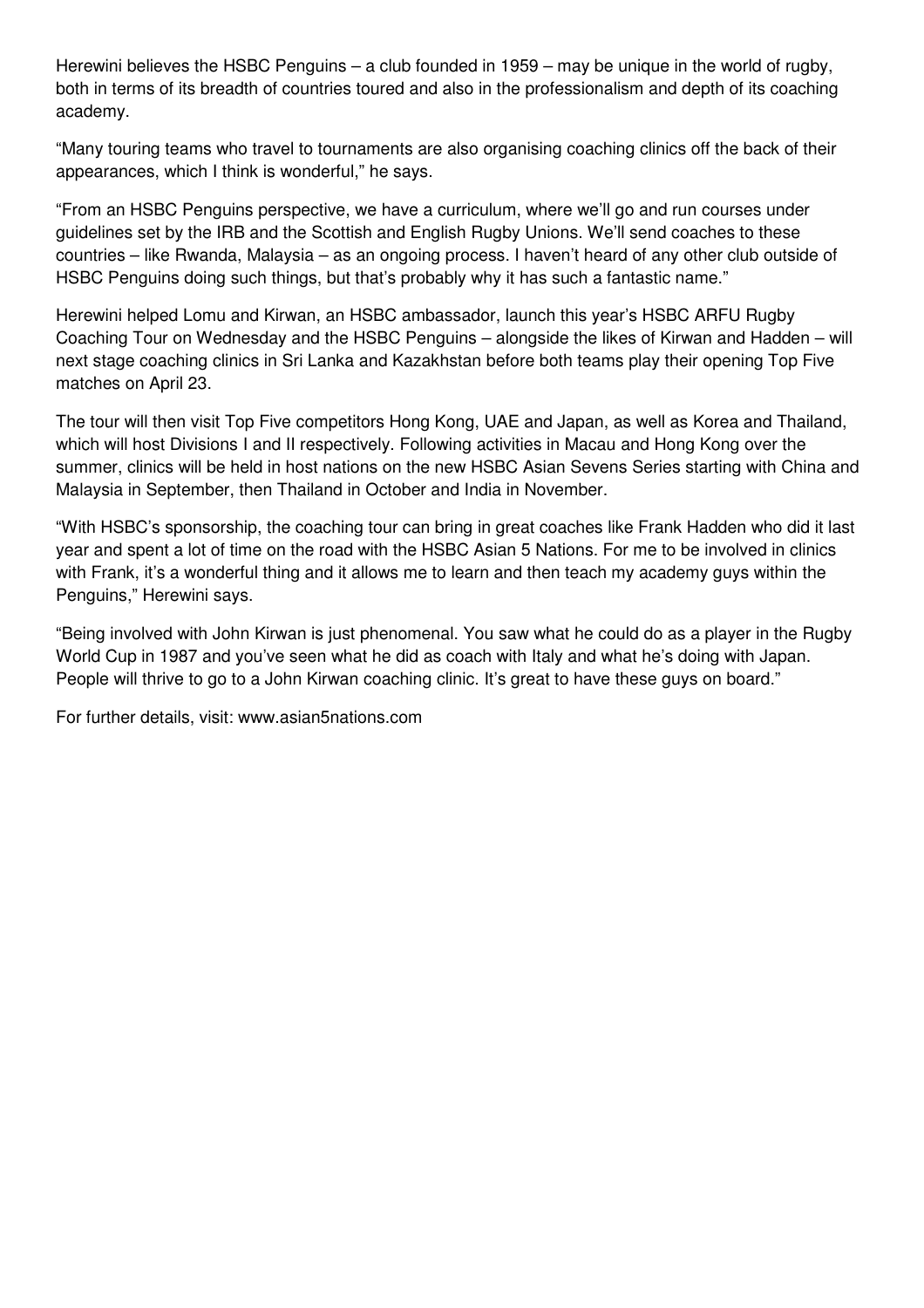

# **SRI LANKA FACE UAE IN HSBC ASIAN 5 NATIONS OPENER**

Sri Lanka will open their campaign in this year's HSBC Asian 5 Nations, the continent's leading 15-a-side national team rugby competition, with a home game against the UAE in Colombo on Saturday, April 23. A large crowd is expected for Sri Lanka's first-ever Top Five match, which kicks off at the Ceylonese Rugby and Football Club (CR&FC) at 4.00pm.

Kazakhstan will host Hong Kong in the other Top Five match on the same day, while holders Japan have a bye for the first week.

Sri Lanka's other home games will be against Hong Kong on May 7 and Japan – who will play in this year's Rugby World Cup – on May 21. The team will travel to Almaty to play Kazakhstan on May 14.

HSBC is a long-term supporter of rugby in Asia and is committed to promoting competitive rugby in Sri Lanka, with a view to aiding the nation's goal of qualifying for the 2015 Rugby World Cup.

Nick Nicolaou, Chief Executive Officer HSBC Sri Lanka and Maldives and a rugby player himself, was proud to be involved in HSBC's title sponsorship of the Asian 5 Nations as Sri Lanka make their debut in the Top Five.

"We are happy to sponsor a game that helps support our vision and values, and bring the brand to life through the excitement and shared passion of rugby," Nicolaou said.

"Being the world's local bank, HSBC recognises how rugby can help bring people from different backgrounds, communities and cultures together. We are committed to helping this long-term goal by growing rugby in Sri Lanka from its current standing to the highest level."

The bank's own rugby team includes Sri Lanka representative Ashean Karthelis, while Zulker Hameed, Anojan Balasunderam, Zalique Jaayah, Azmil Omar and Ashoka Gunawardane all represent prestigious clubs in Colombo.

On Thursday, the HSBC ARFU Rugby Coaching Tour will hold a clinic at the SOS Children's Village in Piliyandala, outside Colombo, before staging sessions the following day with a host of emerging rugby schools in the capital at the CR&FC.

"Apart from sponsoring the Asian 5 Nations and the CR&FC rugby team in Sri Lanka for the third consecutive year, HSBC has shown great enthusiasm in this sport," said Sriyan Cooray, Chief Technology and Services Officer of HSBC, who formerly represented Sri Lanka at the world-famous Hong Kong Sevens rugby tournament.

"We are very much committed to the development of rugby and keen to see that it reaches its pinnacle. At the same time, we're very excited about developing rugby from the grassroots and local youngsters will benefit greatly from the HSBC ARFU Rugby Coaching Tour."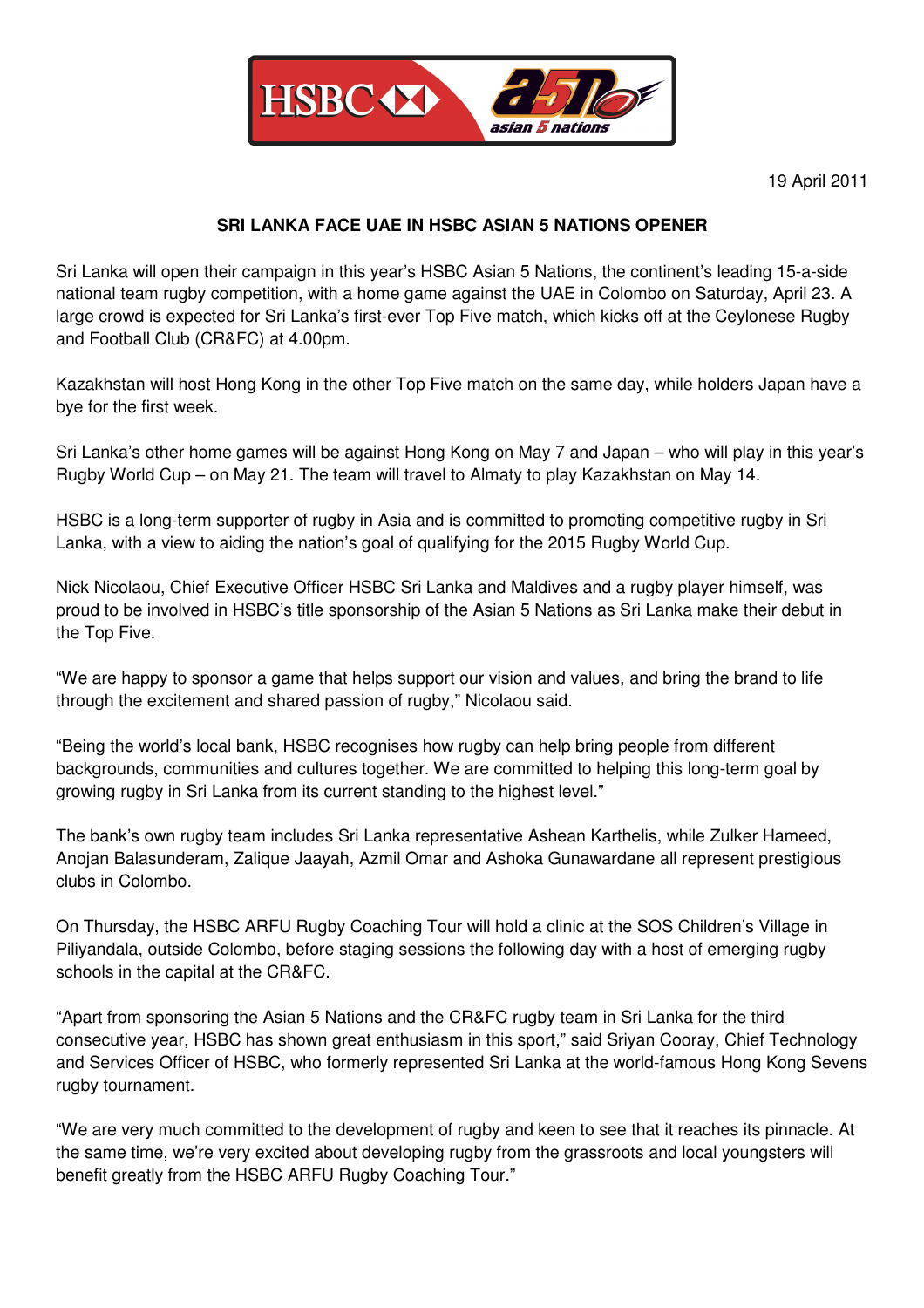The HSBC Asian 5 Nations offers an opportunity for national teams to play regular competitive rugby at the top level, with an underlying commitment to growing participation in countries and territories across Asia.

The tournament is made up of six divisions with 25 countries taking part, and each year one team is promoted and one team is relegated from each division. The Top 5 competing countries compete for the prestigious title of HSBC Asian 5 Nations champions.

HSBC is a long-term investor in rugby in Asia and around the world. As well as being the title sponsor of the Sevens World Series, Asian 5 Nations and new Asian Sevens Series, the bank is the Principal Partner of the British and Irish Lions. HSBC is also the title sponsor of the Waratahs Super 15 team in Australia, the Penguin International Coaching Academy and the Cobra 10s tournament in Malaysia.

For further details, visit: www.asian5nations.com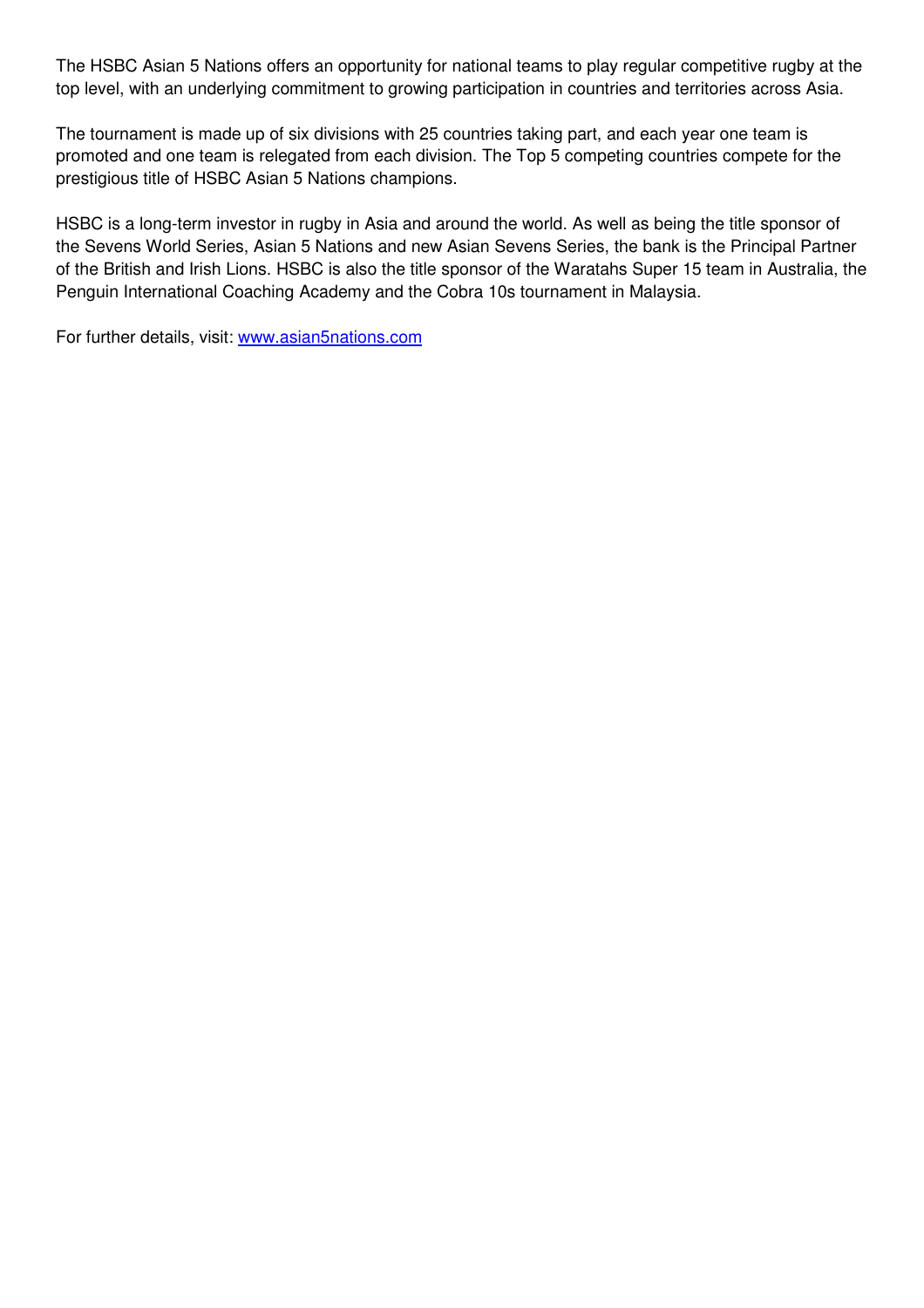

# **HSBC ARFU RUGBY COACHING TOUR EMBRACES COLOMBO**

Frank Hadden hopes to have inspired a host of new rugby enthusiasts in Sri Lanka after the former Scotland coach spearheaded a clinic at an SOS Children's Village outside Colombo on Thursday in the latest leg of the HSBC ARFU (Asian Rugby Football Union) Rugby Coaching Tour.

The coaching clinic in Piliyandala featured 25 boys and six girls from the ages of 11 to 18, who also came from the country's four other SOS Children's Villages in Nuwara Eliya, Galle, Anuradhapura and Monaragala. There were also three youngsters from Jaffna, where another SOS community is being built.

"I have been looking forward to this trip ever since I presented the Sri Lankans with their Division I trophy in Singapore last year," said Hadden, who coached Scotland from 2005 to 2009.

"They love rugby here and although a lot of the kids hadn't played before, they showed natural ability and an appetite for some of the game's essentials like teamwork. And most importantly, they enjoyed themselves.

"The SOS Children's Village is an inspiring set-up and it's amazing what they're doing for the kids. I know a lot of them are also excited about going to watch Saturday's game, so let's hope Sri Lanka can win."

Many of the youngsters will attend and act as mascots at Sri Lanka's opening HSBC Asian 5 Nations match against the UAE on Saturday.

The game kicks off at 4.00pm at the Ceylonese Rugby and Football Club (CR&FC), where a large crowd is expected as the rugby-mad country embraces its debut in the Top Five of the continent's premier 15-a-side national team competition.

Hadden and Japan coach John Kirwan will lead this year's HSBC ARFU Rugby Coaching Tour, with support from the HSBC Penguin International Coaching Academy. Hadden spearheaded last year's inaugural Coaching Tour through Asia and admitted Sri Lanka was high on his wish list for this year's schedule.

"Last year, one of the most amazing things was finding rugby thriving in countries you wouldn't expect and this year I'm really looking forward to going back to some of these places as well as going for the first time to the likes of Sri Lanka," Hadden said.

"The Sri Lanka team really impressed me last year. They played a very sophisticated brand of rugby and back then I had no idea they had such a long tradition of rugby and the fact they have 100,000 players, which is more than twice as many as there are in Scotland. Perhaps it was no surprise that they played so well last year. I'm confident they'll do well again this time."

To follow up on Hadden's clinic in Piliyandala, HSBC is providing coach education, kit and equipment to the SOS Children's Village and will do so at every stop on the Coaching Tour to ensure a sustainable legacy in each community.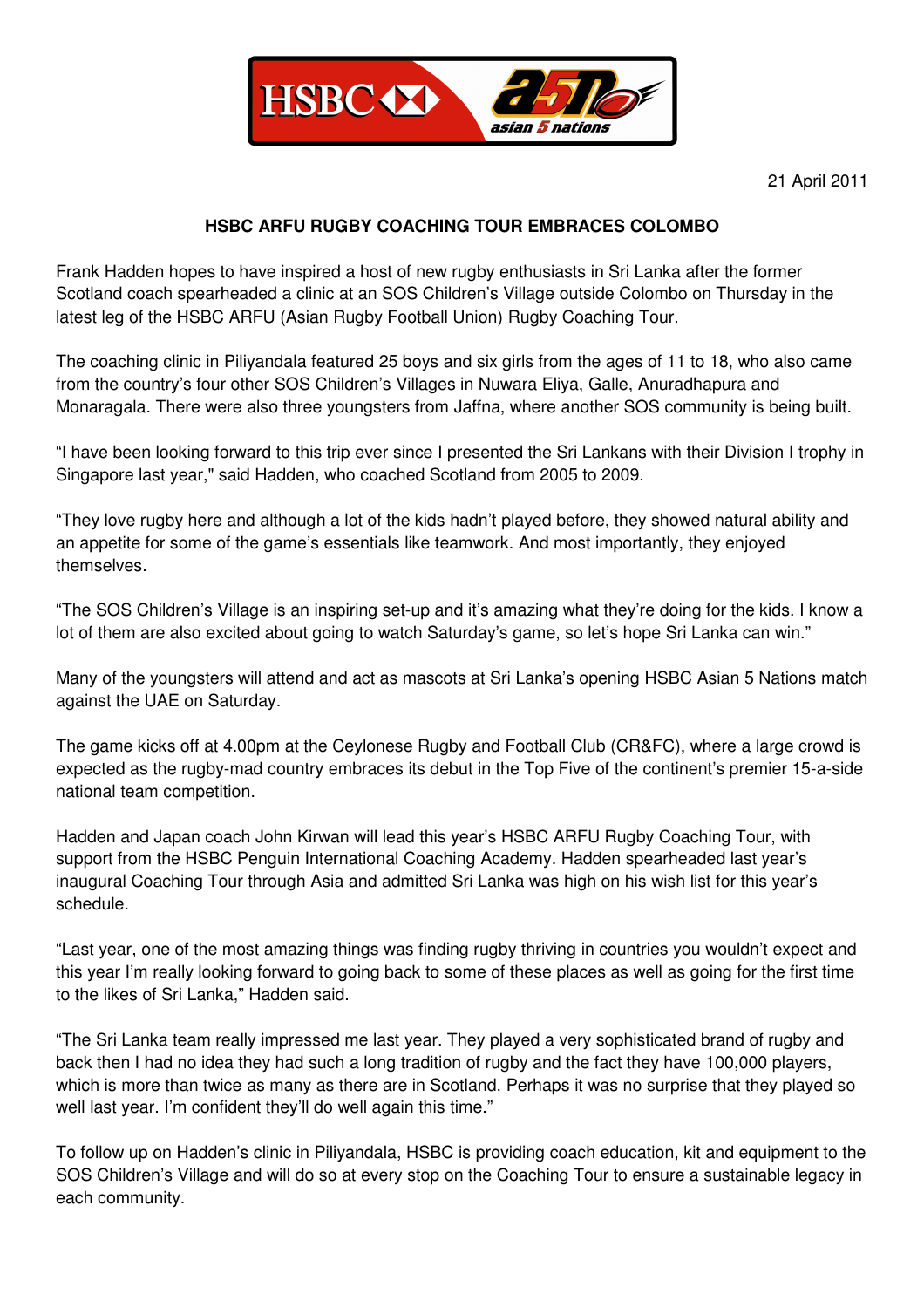Nick Nicolaou, CEO of HSBC Sri Lanka and Maldives, said: "HSBC has been a long-term supporter of rugby in Sri Lanka and we're excited to invest in grassroots development with the SOS Children's Village and introduce rugby to many youngsters who had not experienced this great game before.

"HSBC is dedicated to creating a rugby legacy in Sri Lanka and across Asia through this Coaching Tour and hopefully we can help inspire the next generation of HSBC Asian 5 Nations players."

The HSBC ARFU Rugby Coaching Tour continues its activities in Colombo on Friday at the CR&FC where Hadden will lead a coaching clinic for 70 schoolchildren, comprising 10 from each of seven emerging rugby schools – Lumbini Vidyalaya, C.W.W. Kannangara Vidyalaya, Science College, Royal College Panadura, Hindu College, S.D.S. Jayasinghe Vidyalaya and St John's College.

The Coaching Tour's activities in the capital began on Wednesday, when Hadden helped train local HSBC staff volunteers – including several from the bank's rugby team – as rugby coaches. Many will continue to help coach rugby in the SOS Children's Village in Piliyandala (TBC).

HSBC has a long-standing relationship with the SOS Children's Villages globally and this year's Coaching Tour will also visit similar communities in Kazakhstan – one of Sri Lanka's Top Five competitors – and Korea and Thailand, which will host Divisions I and II respectively.

The Coaching Tour will also visit Hong Kong and UAE among the Top Five nations, although activity in Japan is still to be confirmed after their scheduled home match against Sri Lanka in late May was moved to Colombo in light of the country's recent tragedies.

Following summer activities in Macau and Hong Kong, from August onwards the Coaching Tour will organise clinics in the four host nations on the new HSBC Asian Sevens Series – China, Malaysia, Thailand and India.

The Coaching Tour launched in March in Hong Kong, where Kirwan and fellow New Zealand legend Jonah Lomu led coaching clinics for youngsters from the Hong Kong Society for the Protection of Children (HKSPC) and the Qingdao Sharks Rugby Football Club from China.

# **HSBC ARFU Coaching Tour 2011**

| March 23                                                        | Hong Kong                         |  |
|-----------------------------------------------------------------|-----------------------------------|--|
| April 20-23                                                     | Colombo, Sri Lanka                |  |
| April 28-30                                                     | Hong Kong                         |  |
| May 5-7                                                         | Bangkok, Thailand                 |  |
| May 11-13                                                       | Dubai, UAE                        |  |
| May 12-14                                                       | Almaty, Kazakhstan                |  |
| May 19-21                                                       | Hong Kong                         |  |
| May 19-21                                                       | Colombo, Sri Lanka                |  |
| June 2-4                                                        | Incheon/Seoul, Korea              |  |
| June 23-25                                                      | Jakarta, Indonesia                |  |
| Dates to be confirmed:                                          |                                   |  |
| May                                                             | Macau                             |  |
| July                                                            | Hong Kong                         |  |
| August                                                          | Shanghai, China                   |  |
|                                                                 | September Kota Kinabalu, Malaysia |  |
| October                                                         | Pattaya, Thailand                 |  |
| November                                                        | Goa, India                        |  |
| November                                                        | Singapore                         |  |
| November                                                        | Kuala Lumpur, Malaysia            |  |
| For further details, visit: www.asian5nations.com/HSBC_Coaching |                                   |  |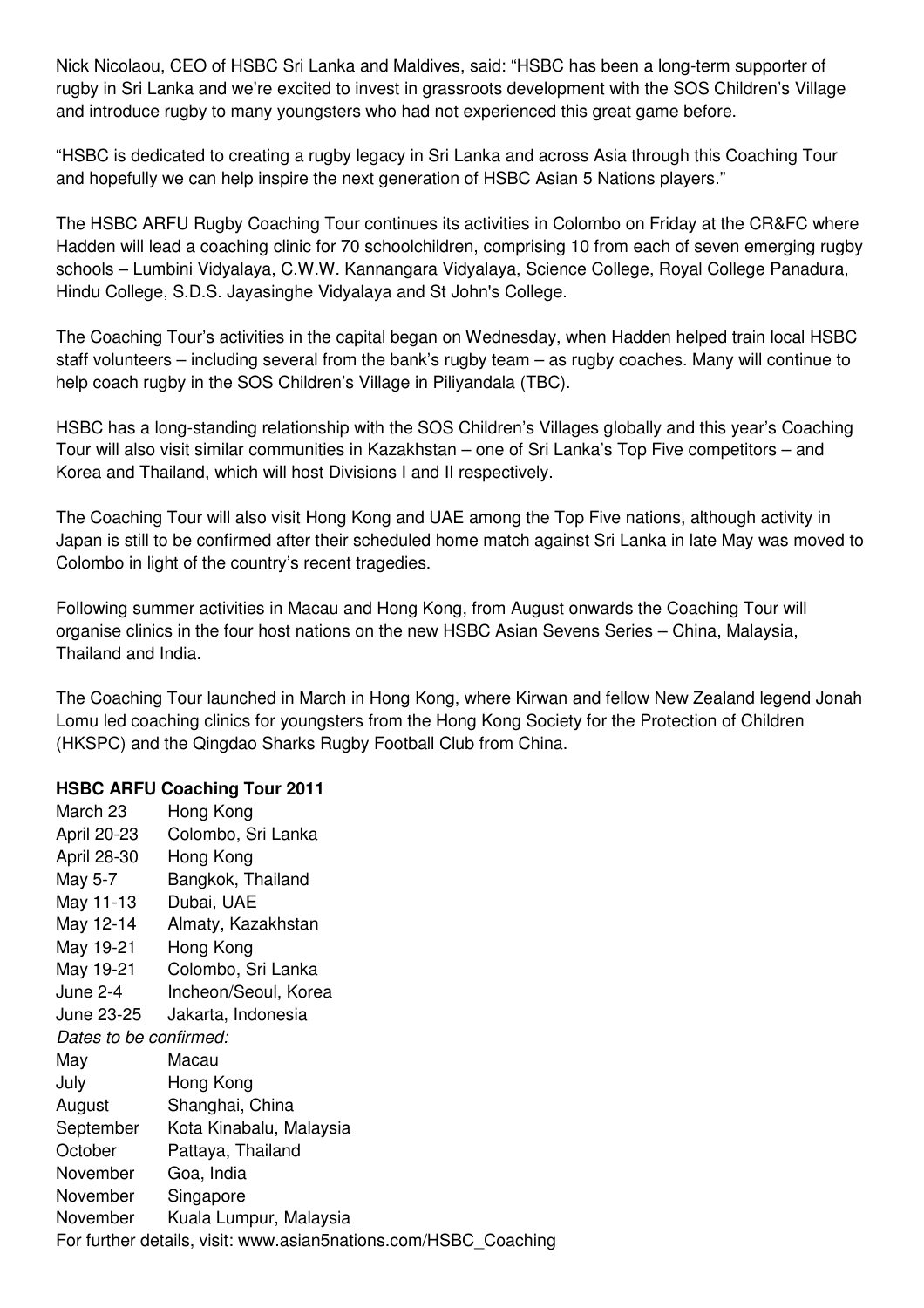

## **HONG KONG HOST JAPAN IN HSBC ASIAN 5 NATIONS**

Hong Kong host holders Japan this Saturday in the second week of the HSBC Asian 5 Nations, the continent's premier 15-a-side national team rugby competition. The match kicks off at Hong Kong Football Club at 4.00pm and entry is free.

UAE host Kazakhstan in Abu Dhabi on Friday in this week's other fixture, while Top Five first-timers Sri Lanka have a bye.

Hong Kong have the toughest task as they face Japan, who last week had a bye and instead travelled to the SAR early as they begin their quest for a fourth successive HSBC Asian 5 Nations, while also preparing for this year's Rugby World Cup.

Hong Kong began their campaign last week with a trip to Almaty, where they won 23-10 against Kazakhstan, runners-up to Japan in last year's HSBC Asian 5 Nations.

John Kirwan has stated that his Japan side will be fully motivated as they seek to continue their 100 per cent record in the competition since it began in 2008.

Kirwan, a star for New Zealand as they won the World Cup in 1987, will also be active this Thursday with the HSBC ARFU Rugby Coaching Tour, which will stage clinics for youngsters from the Tai Hang Tung Rugby Club and the Hong Kong Society for the Protection of Children during the week.

Former Scotland coach Frank Hadden, the HSBC Penguin International Coaching Academy and players from Hong Kong and Japan will all be involved in the sessions.

Mark McCombe, CEO of HSBC Hong Kong, said: "HSBC is looking forward to Hong Kong's first home match in the 2011 HSBC Asian 5 Nations and we know there will be a big, enthusiastic crowd cheering them on. HSBC has added some entertainment for the match at Hong Kong Football Club including a live jazz band and a large array of attractions for youngsters and families.

"It's part of our investment in the game as we seek to introduce more and more people in the SAR to the game of rugby.

"As such, we're excited about the ongoing grassroots work being done by the HSBC ARFU Rugby Coaching Tour including the ongoing relationship with the Hong Kong Society for the Protection of Children. We're also delighted that Japan coach John Kirwan, who's also an HSBC rugby ambassador, is so actively involved in the programme," McCombe added.

The HSBC Asian 5 Nations comprises the Top Five and a further five four-team divisions, with promotion and relegation for the top and bottom sides in each.

For further details, visit: www.asian5nations.com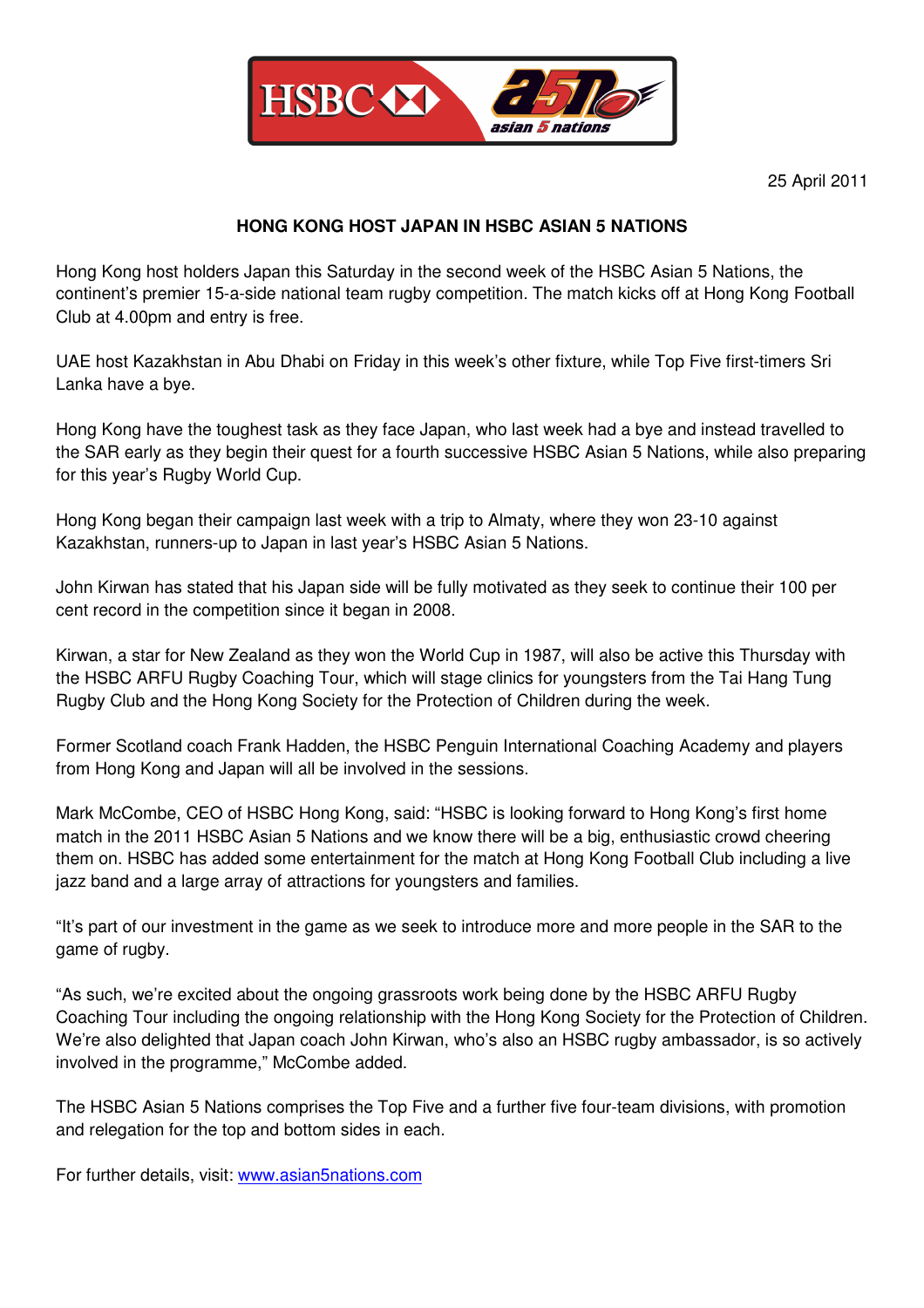

# **KIRWAN INSPIRES YOUNGSTERS AS HSBC ARFU RUGBY COACHING TOUR RETURNS TO HONG KONG**

Japan coach John Kirwan showed his passion for the development of rugby in Asia as he taught aspiring local youngsters the finer points of the game in an HSBC ARFU Rugby Coaching Tour clinic at Hong Kong Football Club on Thursday.

The 1987 Rugby World Cup winner teamed up with former Scotland coach Frank Hadden and Malaysia coach Dean Herewini, representing the HSBC Penguin International Coaching Academy, to form an all-star coaching unit who put youngsters from local schools and mini rugby clubs through their paces.

"I believe that there is huge potential for rugby in Asia so it's great for me to work with local kids and get them enthused about the game. It's really good for me to give back to the game as well, as I have got a lot out of it," said Kirwan, who is contributing to the HSBC ARFU Rugby Coaching Tour while leading Japan around the continent as they bid for a fourth straight HSBC Asian 5 Nations title.

The former New Zealand winger, who has been in Hong Kong for over a week, launched this year's HSBC ARFU Rugby Coaching Tour in Hong Kong in March along with fellow All Blacks legend Jonah Lomu.

Having had a bye in the opening week of Top Five action, Kirwan and Japan arrived in Hong Kong early to prepare for their HSBC Asian 5 Nations opener against Hong Kong, a match Kirwan is looking forward to.

"It is a welcome break to do this type of coaching two days before our match, where we've got a big job to do," Kirwan continued.

"We see Japan as representing Asia, so the HSBC Asian 5 Nations is really important for us and also a chance for us to start building for the World Cup. It is also key that we provide inspiration and act as role models to the youngsters coming through at the grassroots level like the schools represented here today. We have spent time focusing not only on skills but on the values of rugby – teamwork, sportsmanship, loyalty and discipline. And we aim to inspire on the pitch on Saturday as well."

Jonny Hamp, Head of Rugby Sponsorship - Asia, said: "HSBC is teaming up with ARFU to encourage more youngsters to take up the game of rugby through the HSBC ARFU Rugby Coaching Tour and it's rewarding to see how this is already achieving its goals.

"HSBC sponsors every level of rugby from grassroots coaching to world-class competitions and teams, so it's important to us that the coaching clinics we've had today continue around Asia as we look to grow the popularity of this great sport around the region."

The Coaching Tour continues its activities on Saturday with a clinic for the Hong Kong Society for the Protection of Children (HKSPC), which also participated in the launch in March. This is part of an ongoing relationship with the charity which will include a summer programme of weekly coaching activity in July and August.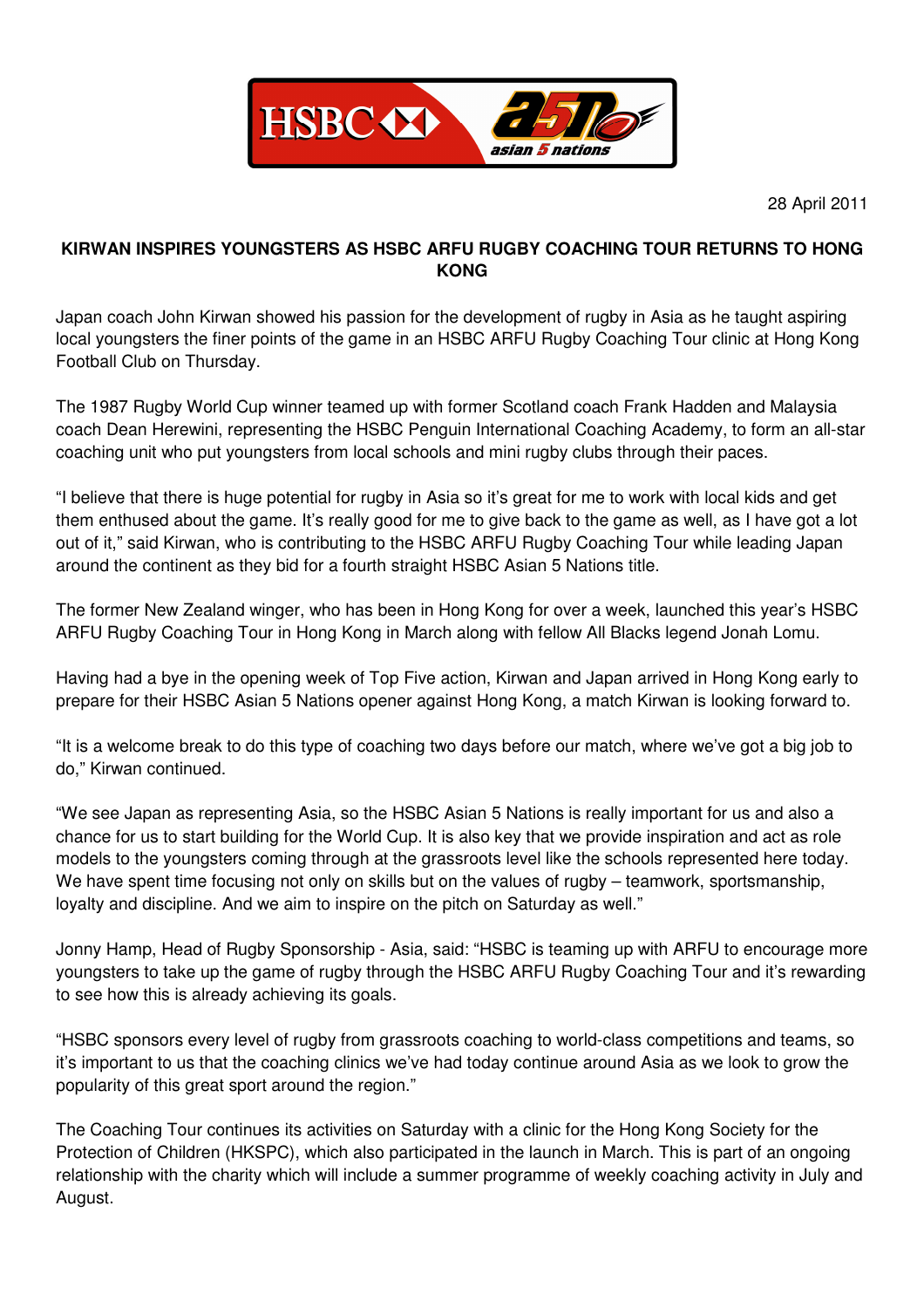Last week, Hadden took the lead as the HSBC ARFU Rugby Coaching Tour introduced rugby to over 30 youngsters from the five SOS Children's Villages in Sri Lanka as well as 45 children from five local schools.

Next week, Kirwan will again be involved as the HSBC ARFU Rugby Coaching Tour conducts sessions in Thailand as the country hosts the four Division II games as well as Japan's Top Five clash with Kazakhstan.

Following further activity in UAE, Macau and Hong Kong, from August onwards the HSBC ARFU Rugby Coaching Tour will organise clinics to support the new HSBC Asian Sevens Series which incorporates China, Malaysia, Thailand and India.

## **HSBC ARFU Coaching Tour 2011**

| March 23         | Hong Kong            |  |
|------------------|----------------------|--|
| April 20-23      | Colombo, Sri Lanka   |  |
| April 28-30      | Hong Kong            |  |
| May 5-7          | Bangkok, Thailand    |  |
| May 11-13        | Dubai, UAE           |  |
| May 19-21        | Hong Kong            |  |
| May 19-21        | Colombo, Sri Lanka   |  |
| June 2-4         | Incheon/Seoul, Korea |  |
| To be confirmed: |                      |  |
| May              | Macau                |  |
| June             | Indonesia            |  |
| July             | Hong Kong            |  |
| August           | China                |  |
| Sep/Nov          | Malaysia             |  |
| November         | India                |  |
| Nov/Dec          | Singapore            |  |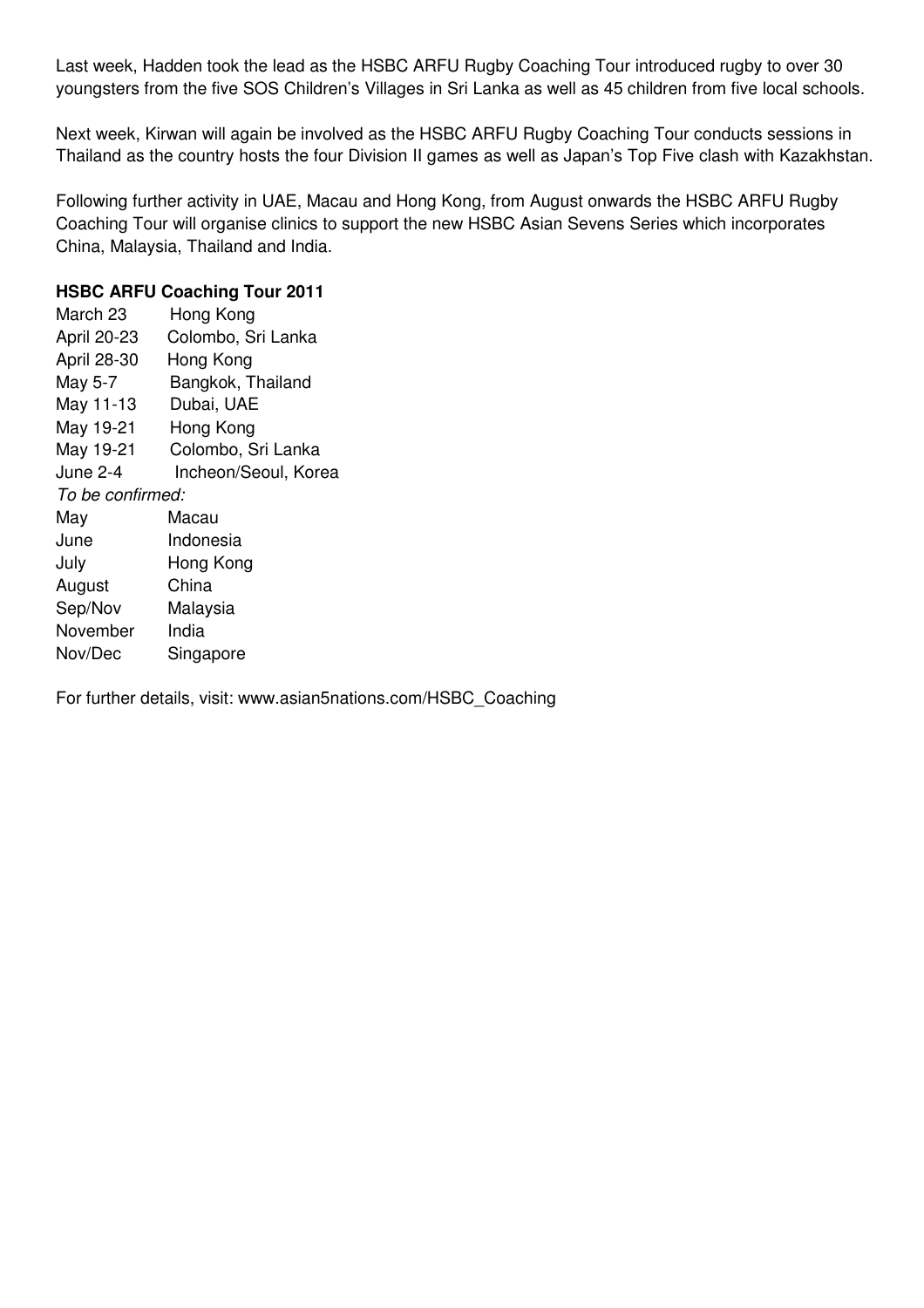

# **KIRWAN, HADDEN TAKE HSBC ARFU RUGBY COACHING TOUR TO SOS CHILDREN'S VILLAGE BANGPOO**

New Zealand rugby legend John Kirwan took time out from coaching his World Cup-bound Japan side to lead a lively coaching clinic for over 100 youngsters at the SOS Children's Village Bangpoo as part of the HSBC ARFU Rugby Coaching Tour's six-day series of activities in and around Bangkok this week.

Frank Hadden, coach of Scotland from 2005 to 2009, was another inspirational figure as he made his second trip to an SOS Children's Village in three weeks.

Malaysia coach Dean Herewini represented the HSBC Penguin International Coaching Academy in Bangpoo, where the all-star coaching trio introduced the game to 56 boys and 44 girls and left a legacy by providing kit, equipment and coach education.

Kirwan's Japan side are in Bangkok preparing for Saturday's HSBC Asian 5 Nations Top Five clash with Kazakhstan, which kicks off at 7.00pm and follows the Division II final between Thailand and Chinese Taipei at 4.00pm.

The former winger jumped at the chance to promote the game to a new audience as part of the HSBC ARFU Rugby Coaching Tour's activity this week, which ranges from coaching sessions for local schools and youth rugby clubs to IRB-certified referee coaching courses for match officials from across Asia.

"I've been amazed at the SOS Children's Village here in Bangpoo and what an inspiring environment it is for the kids, so we hope we've added to that by introducing them to this great game as part of the HSBC ARFU Rugby Coaching Tour," said Kirwan, a star when New Zealand won the Rugby World Cup in 1987.

"I've spent most of my life playing and coaching professional rugby, so it's really rewarding for me to be able to give something back to the game. It's important to grow the game from the grassroots and I think rugby will grow in Thailand as the kids are naturally athletic and seem to enjoy their sports."

The youngsters from the SOS Children's Village will be invited to watch Thailand's clash with Chinese Taipei, when two will act as mascots for the game.

Hadden watched Thailand play in last year's HSBC Asian 5 Nations and also Wednesday's 37-24 win over India at the National Stadium. The Scot believes the children will benefit from watching their national team play in their Division II decider, which follows the third place playoff between India and Iran at 2.00pm.

The children will be familiar with several of the players on show as Thailand winger Chaithawat Ruangan and centre Nutthapong Kettibunnayawat assisted at the SOS clinic along with two of their Chinese Taipei opponents on Saturday, second rower Cheng Cheng-hung and winger Cheng Chi-kong. Iran coach Wayne Marsters and tight-head prop James Farad also helped out.

"Two weeks ago, I was inspired by the SOS Children's Village outside Colombo and today in Bangpoo we've again had a really special clinic, with amazing enthusiasm," said Hadden, who spearheaded the inaugural Coaching Tour last year.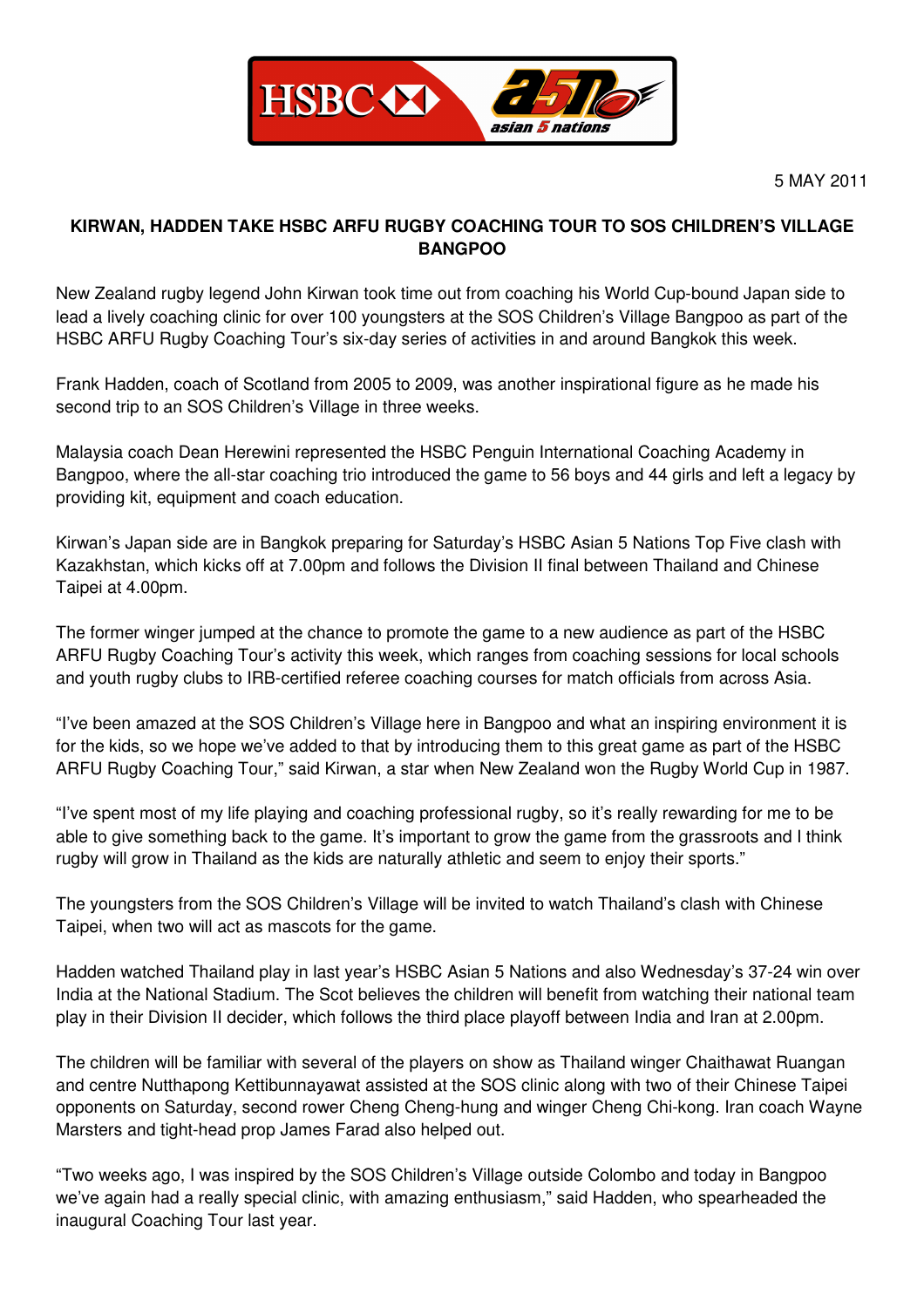"Now the kids can look forward to watching Thailand on Saturday, which will help them retain this enthusiasm. I watched Thailand give a good account of themselves in Division II in India last year and I'm happy to be watching them again live this year."

The HSBC ARFU Rugby Coaching Tour's schedule this week also includes two sessions for children and coaches at Vajiravudh College and a clinic on Saturday morning for 100 kids from the Bangkok Lions and Bangkok Japan.

Hadden and ARFU coaching staff also conducted a coach education course for HSBC employees, who helped as assistant coaches during the SOS Children's Village clinic and will continue to offer their time and skills to ensure the children benefit from ongoing rugby training.

Matthew Lobner, CEO of HSBC Thailand, said: "The HSBC Asian 5 Nations is a wonderful opportunity for the world's local bank to engage with the local community in Thailand. Today we introduced over 100 youngsters from the SOS Children's Village to rugby for the first time and many of them will watch Thailand compete in the HSBC Asian 5 Nations on Saturday.

"With the coach education programme that HSBC and ARFU (Asian Rugby Football Union) are currently running throughout Asia, and the donation of rugby kit and equipment, we really hope to help inspire a new generation of children to play and enjoy watching rugby."

Next week the HSBC ARFU Rugby Coaching Tour heads to Dubai and will run activities in and around Division IV matches and the Top Five clash between UAE and Japan.

Following the HSBC Asian 5 Nations and ongoing summer activity in Hong Kong, from August onwards the HSBC ARFU Rugby Coaching Tour will organise clinics to support the new HSBC Asian Sevens Series which incorporates China, Malaysia, Thailand and India.

## **HSBC ARFU Coaching Tour 2011**

| March 23               | Hong Kong            |  |
|------------------------|----------------------|--|
| April 20-23            | Colombo, Sri Lanka   |  |
| April 28-30            | Hong Kong            |  |
| May 5-7                | Bangkok, Thailand    |  |
| May 11-13              | Dubai, UAE           |  |
| May 19-21              | Hong Kong            |  |
| May 19-21              | Colombo, Sri Lanka   |  |
| June 2-4               | Incheon/Seoul, Korea |  |
| Dates to be confirmed: |                      |  |
| May                    | Macau                |  |
| June                   | Indonesia            |  |
| July                   | Hong Kong            |  |
| August                 | China                |  |
| Sep/Nov                | Malaysia             |  |
| November               | India                |  |
| Nov/Dec                | Singapore            |  |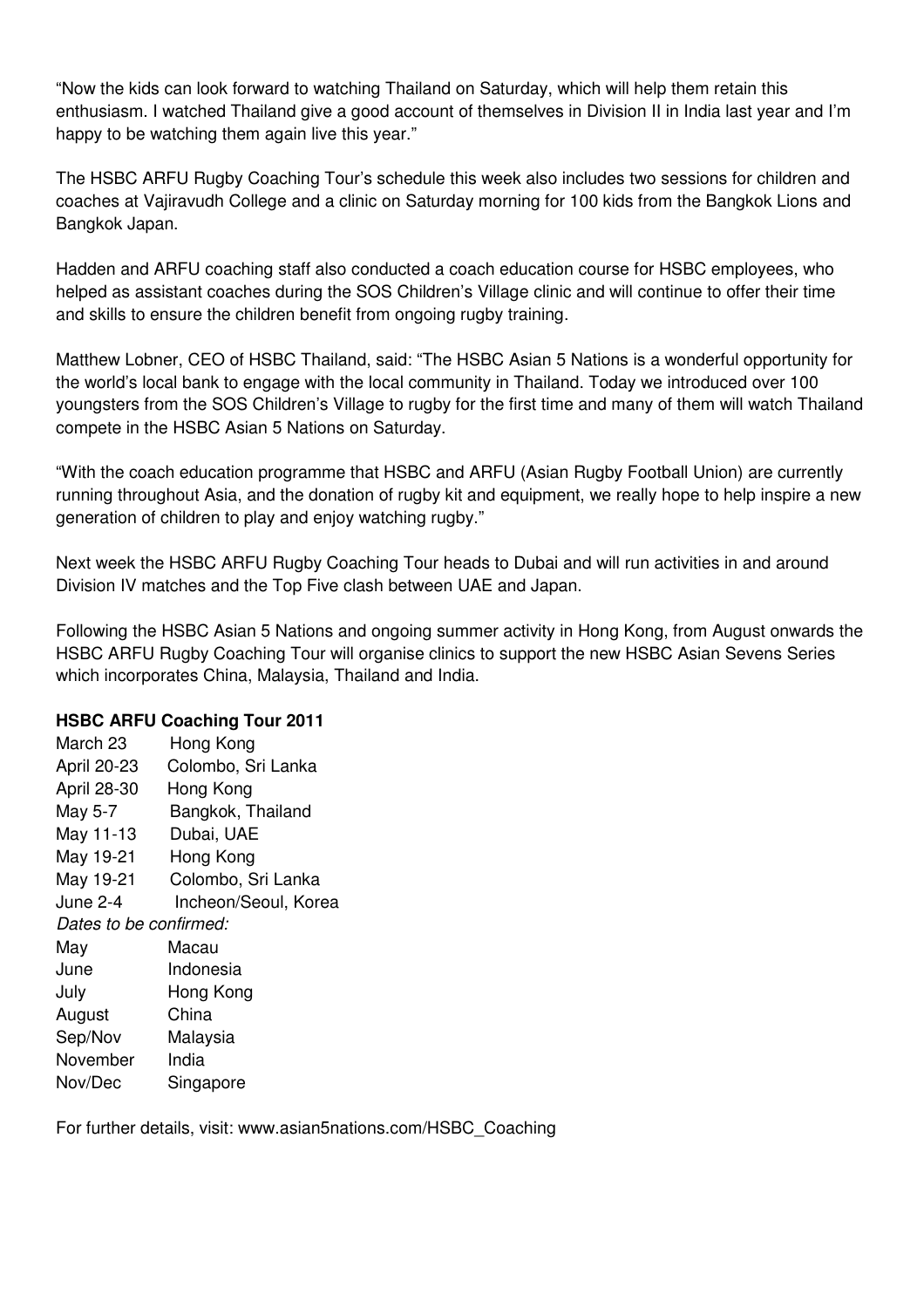

7 MAY 2011

## **'WOW' FACTOR AS SOS CHILDREN'S VILLAGE KIDS WATCH THAILAND … AND CELEBRITIES**

'Wow' Areerat, 12, was the luckiest member of an 80-strong group of children and staff from the SOS Children's Village Bangpoo who watched Thailand play Chinese Taipei in the HSBC Asian 5 Nations Division II final, although the hosts eventually lost 22-10.

The youngsters were invited to watch the match at the National Stadium following a coaching clinic they enjoyed on Thursday morning as part of the HSBC ARFU Rugby Coaching Tour's six-day series of activities in and around Bangkok.

'Wow' was chosen as the mascot to escort Thailand captain Tanyavit Kuasint as he led his team onto the pitch, while Ub-ib' Jedsada, also 12, was the mascot for the Chinese Taipei team.

"I actually chose to lead out Thailand. It was exciting to look up and see all my friends in the stands. I've watched the national football team on TV before, but this is the first time I've ever seen a Thailand team play live," said 'Wow', who lapped up the action, screaming and yelling through the game.

Her excitement hit fever pitch when some of her favourite actors then appeared in celebrity touch-rugby matches also involving the Thailand women's rugby team, as the crowds awaited the 7.00pm clash between Japan and Kazakhstan, the first Top Five match to be played in a neutral venue.

"I've played sports like volleyball before, but Thursday was the first time I've ever played rugby. I really enjoyed the passing. It was then fun to watch a proper game today, especially as I also got to see some of my favourite actors," she added.

'Wow' was among 44 girls and 56 boys inspired on Thursday by an all-star coaching team including Japan boss John Kirwan, who took a day off from coaching his World Cup-bound side to visit Bangpoo.

Dean Herewini of the HSBC Penguin International Coaching Academy, Frank Hadden, coach of Scotland from 2005 to 2009, and ARFU Development Officer Ismail Kadir, a former Singapore international, all introduced the basics of rugby in a lively session.

Herewini believes the SOS youngsters who watched their national team will be further encouraged to embrace the game.

'This is really great for the kids to watch their national team at the National Stadium, especially as they also got to watch the Thailand women's team and the famous actors," Herewini said.

"The kids can start to see that rugby offers great opportunities, so that one day they may not only watch at the National Stadium but even play at the National Stadium."

The HSBC ARFU Rugby Coaching Tour's visit to the SOS Children's Village Bangpoo left a legacy by providing kit, equipment and coach education. Iran coach Wayne Marsters and tight-head prop James Farad, and Chinese Taipei players Cheng Cheng-hung and Cheng Chi-kong were also part of the international coaching contingent.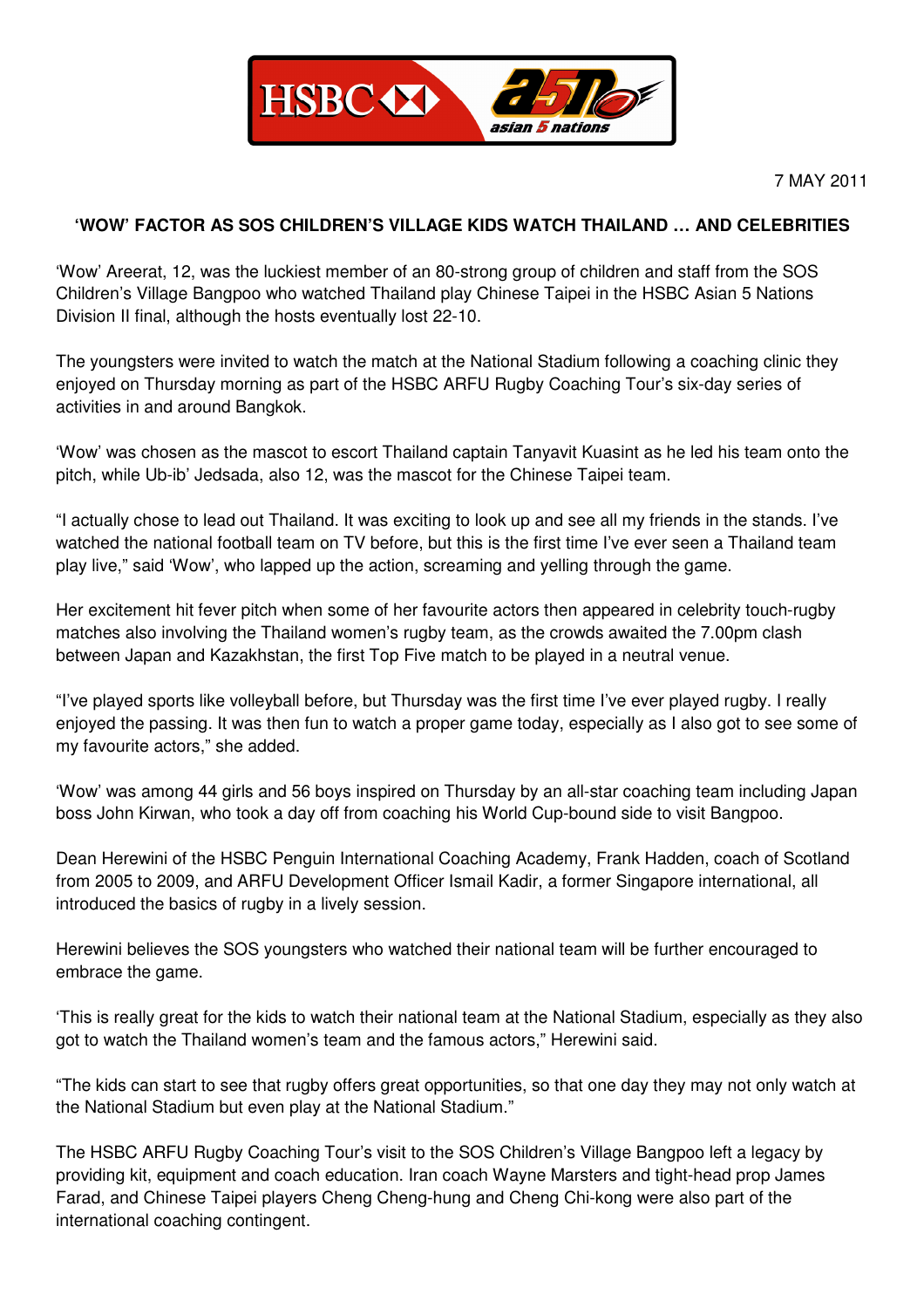This week's HSBC ARFU Rugby Coaching Tour's activities in and around Bangkok also included Tuesday and Friday clinics for students and coaches at Vajiravudh College, a Saturday morning session for 100 kids from the Bangkok Lions and Bangkok Japanese rugby clubs, plus IRB-certified referee coaching courses for match officials from across Asia, which conclude on Sunday.

The HSBC ARFU Rugby Coaching Tour heads next week to Dubai, which hosts Division IV matches on Wednesday and Saturday and the Top Five clash between UAE and Japan on Saturday evening.

Following the HSBC Asian 5 Nations and ongoing summer activity in Hong Kong, the HSBC ARFU Rugby Coaching Tour will organise clinics from August onwards to support the new HSBC Asian Sevens Series which will feature events in China, Malaysia, Thailand and India.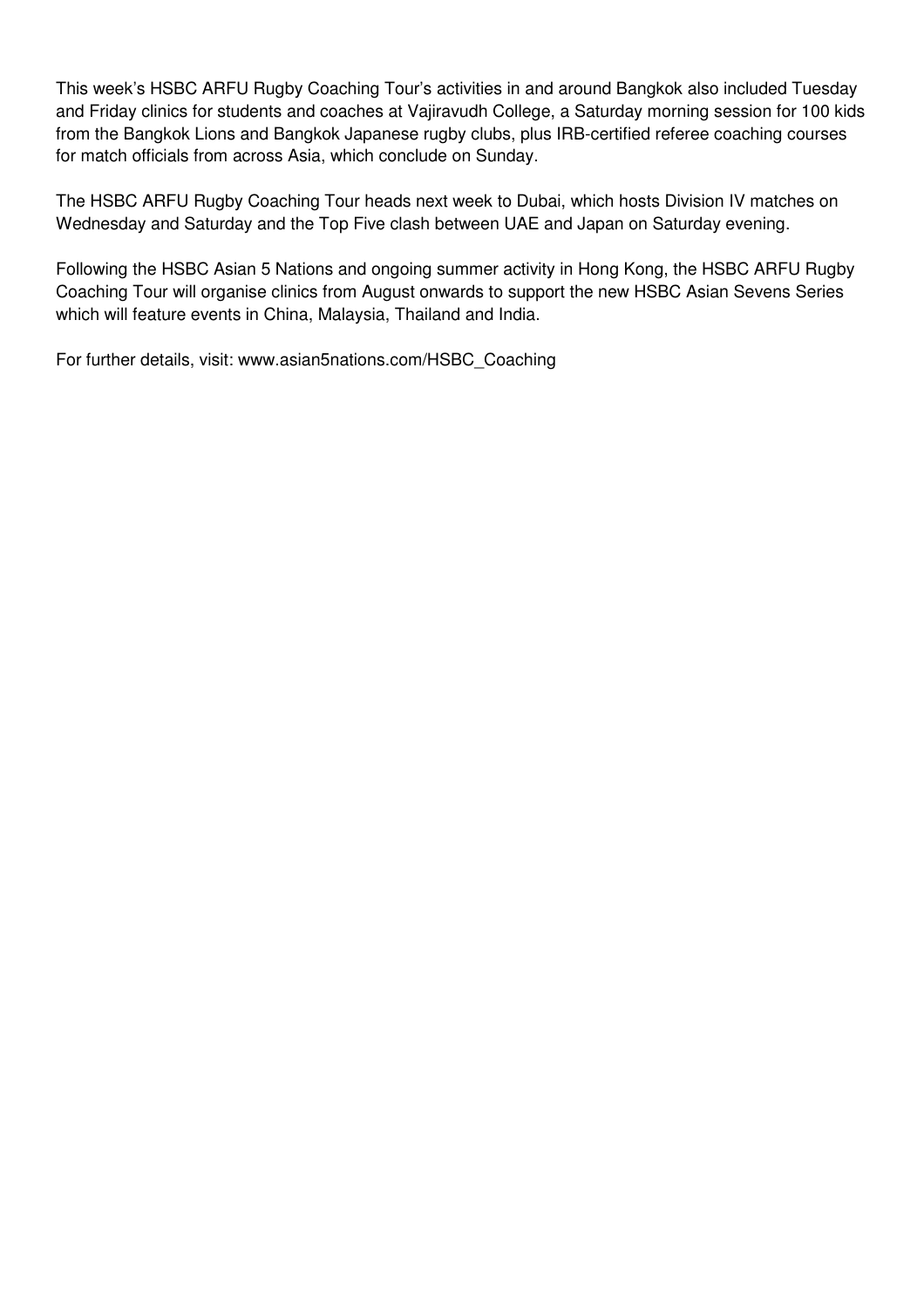

13 MAY 2011

# **KIRWAN, HADDEN LIFT KIDS IN DUBAI AS HSBC ARFU RUGBY COACHING TOUR GOES INDOORS**

Japan coach John Kirwan joined former Scotland boss Frank Hadden in leading clinics for 50 schoolchildren on Thursday morning as the HSBC ARFU Rugby Coaching Tour continued its four-day series of activities in Dubai.

Kirwan has enjoyed the highs of rugby, finishing as the joint-top try scorer as New Zealand won the first Rugby World Cup in 1987 and coaching Japan at France 2007.

However, the former winger showed his enthusiasm for spreading the game at the grassroots level when he and Hadden gave youngsters from Al Shafie Primary School and Sheikh Mohammed bin Rashid Al Maktoum Secondary School a taste of world-class coaching at Al Safa Sports Hall, a day before his Japan side took on the UAE in their televised HSBC Asian 5 Nations clash.

"It's very hot here at this time of year, so we've coached the kids indoors and this version of the game seems very popular. They responded well to the drills we developed for them and seem to have a genuine appetite for the game," said Kirwan, who in March launched this year's HSBC ARFU Rugby Coaching Tour with fellow All Blacks legend Jonah Lomu in Hong Kong.

"Rugby in the UAE has traditionally been spearheaded by expatriates, so it has been rewarding to help the game grow in local schools and communities with the HSBC ARFU Rugby Coaching Tour, which is dedicated to developing the game at all levels, all across Asia."

Japan are playing the UAE for the first time since the creation of the new national association, having enjoyed home wins over the former Arabian Gulf in HSBC Asian 5 Nations matches in 2008 and last year.

As Kirwan returned his attention to his 'Brave Blossoms', Hadden led a clinic on Friday morning for U-14 players at the Dubai Exiles Rugby Football Club.

"I came to Dubai last year with the HSBC ARFU Rugby Coaching Tour and I really liked what I saw, so it's great to come again to witness the continued enthusiasm for this great game of ours," said Hadden, who coached Scotland from 2005 to 2009.

"There is real potential for growth here, especially in the Arab community and we are delighted to try to assist with development at all levels."

Hadden spearheaded the inaugural HSBC ARFU Rugby Coaching Tour last year following his four-year stint with Scotland and this year he has been again been leading the bulk of activity along with Ismail Kadir, Development Officer for ARFU (Asian Rugby Football Union) and a former Singapore centre.

The Tour's activity in the UAE started on Tuesday with a session for Al Marif Secondary School for Boys in Rashidiya, Deira, while Hadden and Kadir conducted a teachers' workshop in Salahuddin Sports Hall in Bur Dubai on Wednesday.